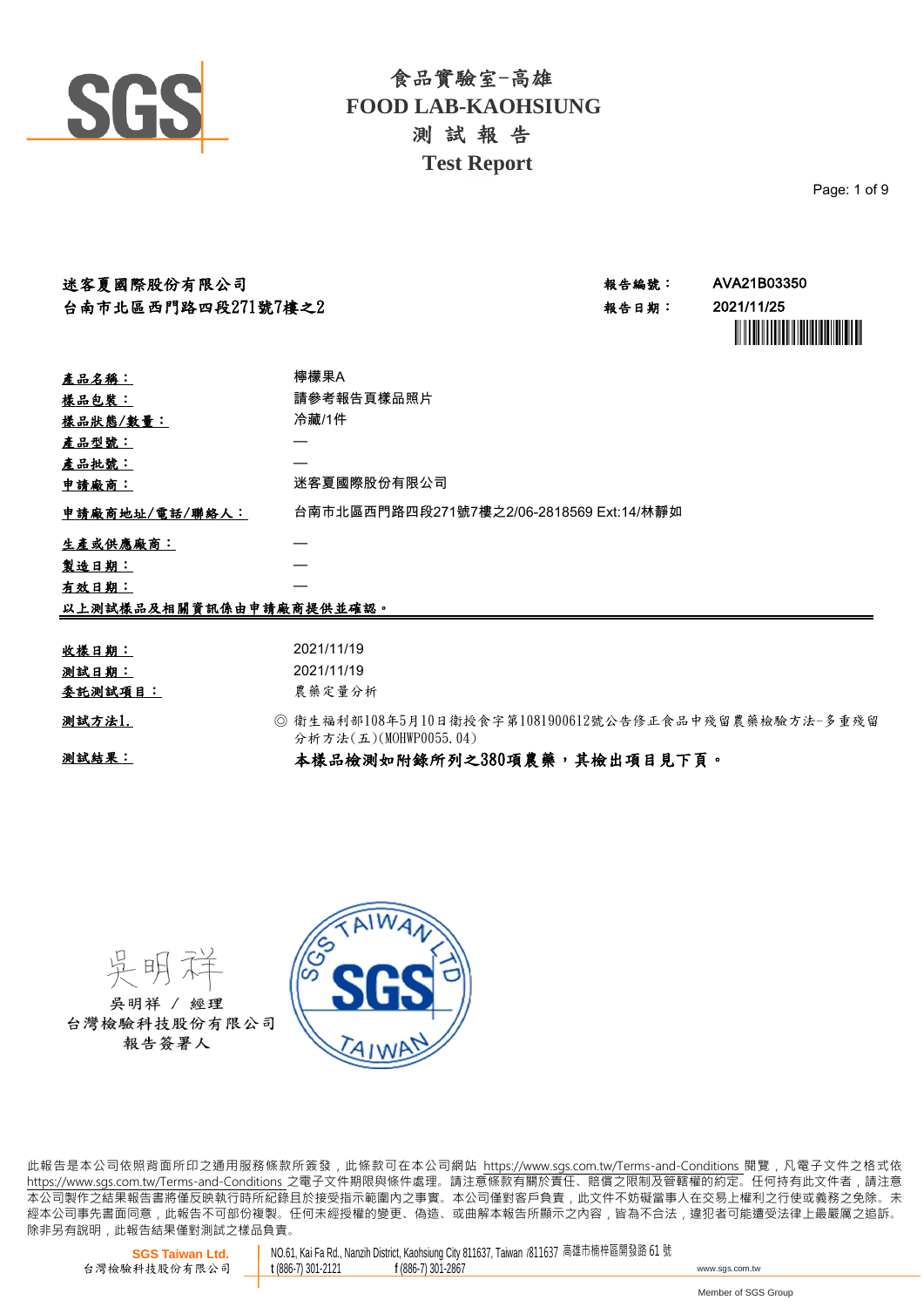

Page: 2 of 9

迷客夏國際股份有限公司 ねずい おおし さんじょう かんきょう かいじょう きょうきょう AVA21B03350 台南市北區西門路四段271號7樓之2

報告日期: 2021/11/25



| 测試項目 |                   | 测試方法 | 测試結果 | 定量極限 | 台灣容許量 |
|------|-------------------|------|------|------|-------|
|      |                   |      | ppm  | ppm  | ppm   |
| 亞托敏  | Azoxystrobin      | 方法1  | 0.07 | 0.01 | 10.0  |
| 畢芬寧  | <b>Bifenthrin</b> | 方法1  | 0.05 | 0.01 | 0.5   |
| 賽洛寧  | λ-Cyhalothrin     | 方法1  | 0.15 | 0.01 | 1.0   |
| 愛殺松  | Ethion            | 方法1  | 1.70 | 0.01 | 3.0   |
| 益達胺  | Imidacloprid      | 方法1  | 0.04 | 0.01 | 1.0   |
| 百克敏  | Pyraclostrobin    | 方法1  | 0.04 | 0.01 | 1.0   |

備註:

1. 測試報告僅就委託者之委託事項提供測試結果,不對產品合法性做判斷。

2. 本報告共 9 頁,分離使用無效。

3. 檢測結果若大於定量極限則匯整上表中,若低於定量極限則以 "未檢出"表示,本次檢測項目及定量極限分別詳列於附錄中。

4. 備註 " \*" 處指公告檢驗方法之定量極限,如有修正檢驗方法,依最新公告者為準。

5. 本檢驗報告之所有檢驗內容,均依委託事項執行檢驗,如有不實,願意承擔完全責任。

台灣安全容許量標準值係依據衛生福利部食品藥物管理署110年08月18日衛授食字第1101301706號令修正農藥殘留容許量標準之 6. 法規限值。

7. 本次委託測試項目由SGS食品實驗室-台中執行(ABO21B00365),◎為通過衛生福利部認證項目。

 $- FND -$ 

此報告是本公司依照背面所印之通用服務條款所簽發,此條款可在本公司網站 https://www.sgs.com.tw/Terms-and-Conditions 閱覽,凡電子文件之格式依 https://www.sas.com.tw/Terms-and-Conditions 之電子文件期限與條件處理。請注意條款有關於責任、賠償之限制及管轄權的約定。任何持有此文件者,請注意 本 公 司 製 作 之 結 果 報 告 書 將 僅 反 映 執 行 時 所 紀 錄 且 於 接 受 指 示 範 圍 內 之 事 實 。 本 公 司 僅 對 客 戶 負 責 , 此 文 件 不 妨 礙 當 事 人 在 交 易 上 權 利 之 行 使 或 義 務 之 免 除 。 未 經本公司事先書面同意,此報告不可部份複製。任何未經授權的變更、偽造、或曲解本報告所顯示之內容,皆為不合法,違犯者可能遭受法律上最嚴厲之追訴。 除非另有說明, 此報告結果僅對測試之樣品負責。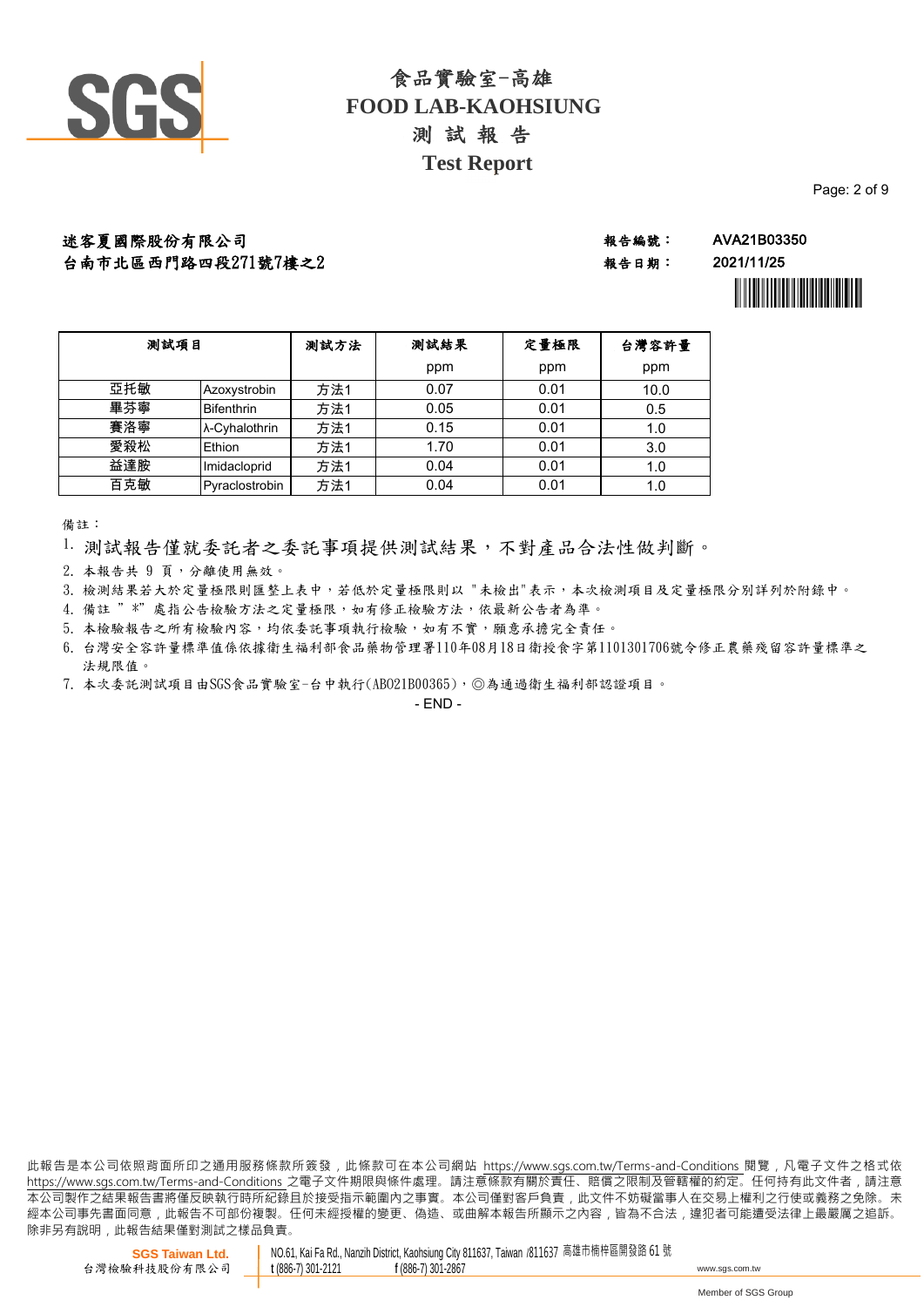

| Page: 3 of 9 |
|--------------|
|--------------|

# 報告日期: 2021/11/25

附 錄 報告編號: AVA21B03350 ÌAVA21B03350tÎ

|               | 测試項目及LOQ彙整表:     | 單位: ppm                                   |      |        |              |                     |      |
|---------------|------------------|-------------------------------------------|------|--------|--------------|---------------------|------|
| 序<br>號        |                  | 测試項目                                      | 定量極限 | 序<br>號 |              | 测試項目                | 定量極限 |
| $\mathbf 1$ . | 2,6-DIPN         | 2,6-Diisopropylnaphthalene(2,6-DIPN)      | 0.01 | 41.    | 乙基溴磷松        | Bromophos-ethyl     | 0.01 |
| 2.            | 2-Phenylphenol   | 2-Phenylphenol                            | 0.01 | 42.    | 溴磷松          | <b>Bromophos</b>    | 0.01 |
| 3.            | 阿巴汀              | Abamectin                                 | 0.01 | 43.    | 新殺蟎          | Bromopropylate      | 0.01 |
| 4.            | 毆殺松              | Acephate                                  | 0.01 | 44.    | 溴克座          | Bromuconazole       | 0.01 |
| 5.            | 亞醌蟎代謝物           | Acequinocyl-hydroxyl                      | 0.01 | 45.    | 必克蝨          | <b>Bufencarb</b>    | 0.01 |
| 6.            | 亞滅培              | Acetamiprid                               | 0.01 | 46.    | 布瑞莫          | <b>Bupirimate</b>   | 0.01 |
| 7.            | Acetochlor       | Acetochlor                                | 0.01 | 47.    | 布芬淨          | Buprofezin          | 0.01 |
| 8.            |                  | Acibenzolar-S-methyl Acibenzolar-S-methyl | 0.01 | 48.    | 丁基拉草         | <b>Butachlor</b>    | 0.01 |
| 9.            | 阿納寧              | Acrinathrin                               | 0.01 | 49.    | 布芬草          | <b>Butafenacil</b>  | 0.01 |
| 10.           | 拉草               | Alachlor                                  | 0.01 | 50.    | 佈嘉信          | Butocarboxim        | 0.01 |
| 11.           | 得滅克              | Aldicarb                                  | 0.01 | 51.    | 比達寧          | <b>Butralin</b>     | 0.01 |
| 12.           | 得滅克碸             | Aldicarb sulfone                          | 0.01 | 52.    | Cadusafos    | Cadusafos           | 0.01 |
| 13.           | 得滅克亞碸            | Aldicarb sulfoxide                        | 0.01 | 53.    | 加保利          | Carbaryl            | 0.01 |
| 14.           | 阿特靈              | Aldrin                                    | 0.01 | 54.    | 貝芬替          | Carbendazim         | 0.01 |
| 15.           | 亞烈寧              | Allethrin                                 | 0.02 | 55.    | 加保扶          | Carbofuran          | 0.01 |
| 16.           | 亞汰草              | Alloxydim(sodium)                         | 0.01 | 56.    | 3-酮基加保扶      | 3-keto Carbofuran   | 0.01 |
| 17.           | 亞滅寧              | a-cypermethrin                            | 0.01 | 57.    | 3-羥基加保扶      | 3-OH carbofuran     | 0.01 |
| 18.           | 滅脫定              | Ametoctradin                              | 0.01 | 58.    | 加芬松          | Carbophenothion     | 0.01 |
| 19.           | 草殺淨              | Ametryn                                   | 0.01 | 59.    | 丁基加保扶        | Carbosulfan         | 0.01 |
| 20.           | 安美速              | Amisulbrom                                | 0.01 | 60.    | 乙基克繁草        | Carfentrazone-ethyl | 0.01 |
| 21.           | 草脫淨              | Atrazine                                  | 0.01 | 61.    | 加普胺          | Carpropamid         | 0.01 |
| 22.           | 谷速松              | Azinphos-methyl                           | 0.01 | 62.    | 蟎離丹          | Chinomethionat      | 0.01 |
| 23.           | 亞托敏              | Azoxystrobin                              | 0.01 | 63.    | 剋安勃          | Chlorantraniliprole | 0.01 |
| 24.           | 本達樂              | Benalaxyl                                 | 0.01 | 64.    | 克凡派          | Chlorfenapyr        | 0.01 |
| 25.           | 免敵克              | Bendiocarb                                | 0.01 | 65.    | 克福隆          | Chlorfluazuron      | 0.01 |
| 26.           | 倍尼芬              | Benfluralin                               | 0.01 | 66.    | 克氯蟎          | Chloropropylate     | 0.01 |
| 27.           | 免扶克              | Benfuracarb                               | 0.01 | 67.    | 四氯異苯腈        | Chlorothalonil      | 0.02 |
| 28.           | 免速隆              | Bensulfuron-methyl                        | 0.01 | 68.    | Chlorpropham | Chlorpropham        | 0.01 |
| 29.           | 本達隆              | Bentazone                                 | 0.01 | 69.    | 陶斯松          | Chlorpyrifos        | 0.01 |
| 30.           | 佈生               | Benthiazole                               | 0.01 | 70.    | 甲基陶斯松        | Chlorpyrifos-methyl | 0.01 |
| 31.           | Benzovindiflupyr | Benzovindiflupyr                          | 0.01 | 71.    | 大克草          | Chlorthal-dimethyl  | 0.01 |
| 32.           | α-蟲必死            | $\alpha$ -BHC                             | 0.01 | 72.    | 克氯得          | Chlozolinate        | 0.01 |
| 33.           | β-蟲必死            | <b>ß-BHC</b>                              | 0.01 | 73.    | 可芬諾          | Chromafenozide      | 0.01 |
| 34.           | δ-蟲必死            | $\delta$ -BHC                             | 0.01 | 74.    | 西速隆          | Cinosulfuron        | 0.01 |
| 35.           | 必芬蟎              | <b>Bifenazate</b>                         | 0.01 | 75.    | cis-可氯丹      | cis-Chlordane       | 0.01 |
| 36.           | 必芬諾              | Bifenox                                   | 0.01 | 76.    | 剋草同          | Clethodim           | 0.01 |
| 37.           | 畢芬寧              | Bifenthrin                                | 0.01 | 77.    | 克芬蟎          | Clofentezine        | 0.01 |
| 38.           | 比多農              | Bitertanol                                | 0.01 | 78.    | 可滅蹤          | Clomazone           | 0.01 |
| 39.           | 白克列              | <b>Boscalid</b>                           | 0.01 | 79.    | 克普草          | Clomeprop           | 0.01 |
| 40.           | 克草               | Bromacil                                  | 0.01 | 80.    | 可尼丁          | Clothianidin        | 0.01 |

此報告是本公司依照背面所印之通用服務條款所簽發,此條款可在本公司網站 https://www.sgs.com.tw/Terms-and-Conditions 閱覽,凡電子文件之格式依 https://www.sas.com.tw/Terms-and-Conditions 之電子文件期限與條件處理。請注意條款有關於責任、賠償之限制及管轄權的約定。任何持有此文件者,請注意 本 公 司 製 作 之 結 果 報 告 書 將 僅 反 映 執 行 時 所 紀 錄 且 於 接 受 指 示 範 圍 內 之 事 實 。 本 公 司 僅 對 客 戶 負 責 , 此 文 件 不 妨 礙 當 事 人 在 交 易 上 權 利 之 行 使 或 義 務 之 免 除 。 未 經 本 公 司 事 先 書 面 同 意 , 此 報 告 不 可 部 份 複 製 。 任 何 未 經 授 權 的 變 更 、 偽 造 、 或 曲 解 本 報 告 所 顯 示 之 內 容 , 皆 為 不 合 法 , 違 犯 者 可 能 遭 受 法 律 上 最 嚴 厲 之 追 訴 。 除非另有說明, 此報告結果僅對測試之樣品負責。

**SGS Taiwan Ltd.** 台灣檢驗科技股份有限公司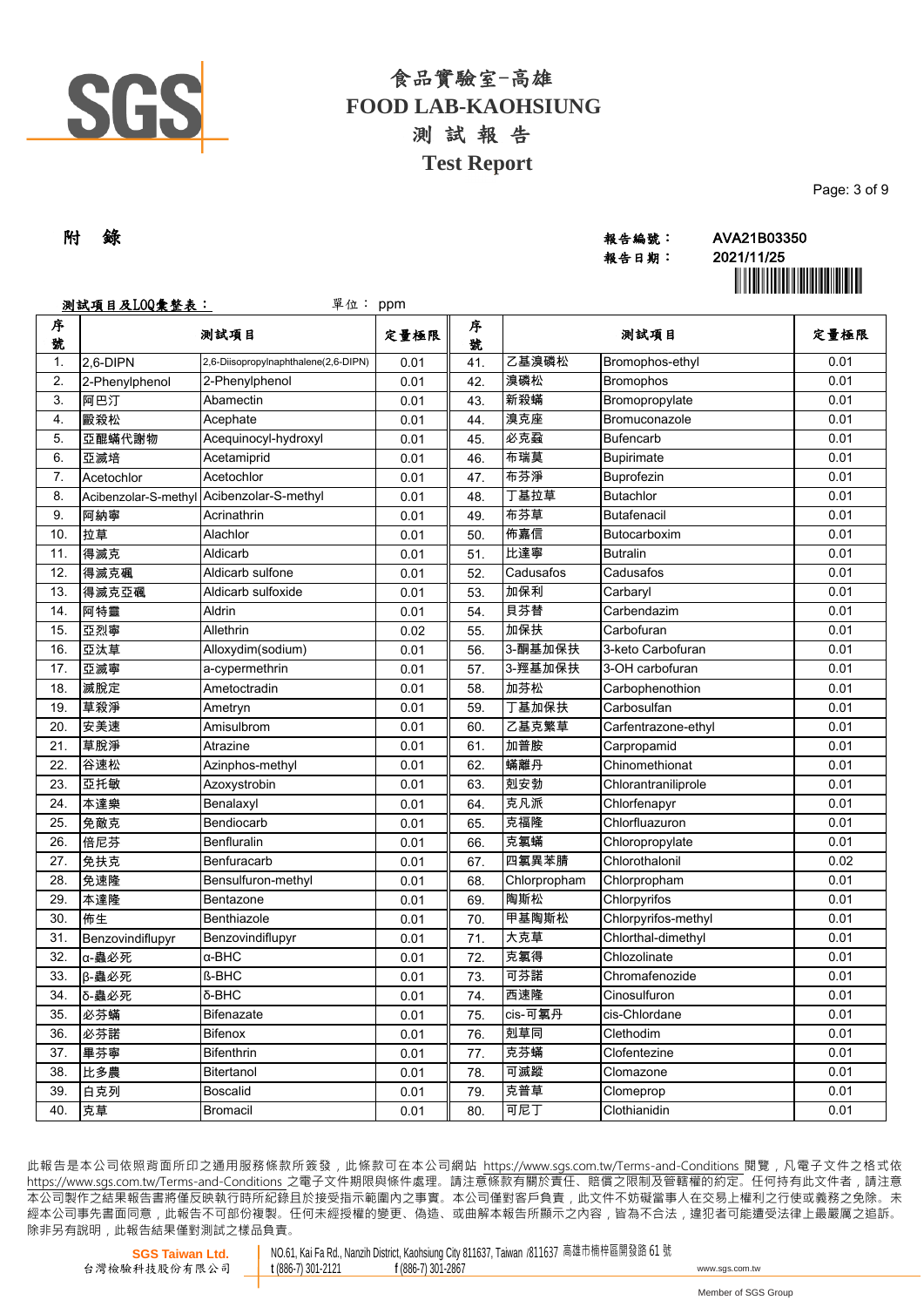

| Page: 4 of 9 |  |  |
|--------------|--|--|
|              |  |  |

# 報告日期: 2021/11/25

附 錄 報告編號: AVA21B03350 ÌAVA21B03350tÎ

|        | 测試項目及LOQ彙整表: | 單位: ppm          |      |        |               |                        |      |
|--------|--------------|------------------|------|--------|---------------|------------------------|------|
| 序<br>號 |              | 测試項目             | 定量極限 | 序<br>號 |               | 测試項目                   | 定量極限 |
| 81.    | 蝨必殺          | CPMC (Etrofol)   | 0.01 | 121.   | 達特南           | Dinotefuran            | 0.01 |
| 82.    | 氰乃淨          | Cyanazine        | 0.01 | 122.   | 大芬滅           | Diphenamid             | 0.01 |
| 83.    | 施力松          | Cyanofenphos     | 0.01 | 123.   | Diphenylamine | Diphenylamine          | 0.01 |
| 84.    | 氰乃松          | Cyanophos        | 0.01 | 124.   | 二硫松           | Disulfoton             | 0.01 |
| 85.    | 賽安勃          | Cyantraniliprole | 0.01 | 125.   | 普得松           | Ditalimfos             | 0.01 |
| 86.    | 賽座滅          | Cyazofamid       | 0.01 | 126.   | 汰硫草           | Dithiopyr              | 0.01 |
| 87.    | 環磺隆          | Cyclosulfamuron  | 0.01 | 127.   | 達有龍           | Diuron                 | 0.01 |
| 88.    | 環殺草          | Cycloxydim       | 0.01 | 128.   | 汰草龍           | Dymron                 | 0.01 |
| 89.    | 賽派芬          | Cyenopyrafen     | 0.01 | 129.   | 護粒松           | Edifenphos             | 0.01 |
| 90.    | 賽芬胺          | Cyflufenamid     | 0.01 | 130.   | 因滅汀B1a        | Emamectin benzoate B1a |      |
| 91.    | 賽芬螨          | Cyflumetofen     | 0.01 | 131.   | 因滅汀B1b        | Emamectin benzoate B1b | 0.01 |
| 92.    | 賽扶寧          | Cyfluthrin       | 0.01 | 132.   | α-安殺番         | α-Endosulfan           | 0.01 |
| 93.    | 丁基賽伏草        | Cyhalofop-butyl  | 0.01 | 133.   | β-安殺番         | <b>ß-Endosulfan</b>    | 0.01 |
| 94.    | 賽洛寧          | λ-Cyhalothrin    | 0.01 | 134.   | 安殺番硫酸鹽        | Endosulfan sulfate     | 0.01 |
| 95.    | 克絕           | Cymoxanil        | 0.01 | 135.   | 安特靈           | Endrin                 | 0.01 |
| 96.    | 賽滅寧          | Cypermethrin     | 0.01 | 136.   | 品松            | <b>EPN</b>             | 0.01 |
| 97.    | 環克座          | Cyproconazole    | 0.01 | 137.   | 依普座           | Epoxiconazole          | 0.01 |
| 98.    | 賽普洛          | Cyprodinil       | 0.01 | 138.   | 益化利           | Esfenvalerate          | 0.01 |
| 99.    | o,p'-滴滴滴     | o,p'-DDD         | 0.01 | 139.   | 愛殺松           | Ethion                 | 0.01 |
| 100.   | o,p'-滴滴易     | o.p'-DDE         | 0.01 | 140.   | 益斯普           | Ethiprole              | 0.01 |
| 101.   | o,p'-滴滴涕     | o,p'-DDT         | 0.01 | 141.   | 依瑞莫           | Ethirimol              | 0.01 |
| 102.   | p,p'-滴滴滴     | p,p'-DDD         | 0.01 | 142.   | 普伏松           | Ethoprophos            | 0.01 |
| 103.   | p,p'-滴滴易     | p,p'-DDE         | 0.01 | 143.   | 依芬寧           | Etofenprox             | 0.01 |
| 104.   | p,p'-滴滴涕     | p,p'-DDT         | 0.01 | 144.   | 依殺蟎           | Etoxazole              | 0.01 |
| 105.   | 第滅寧          | Deltamethrin     | 0.01 | 145.   | 依得利           | Etridiazole            | 0.01 |
| 106.   | 滅賜松          | Demeton-S-methyl | 0.01 | 146.   | 益多松           | Etrimfos               | 0.01 |
| 107.   | 大利松          | Diazinon         | 0.01 | 147.   | 凡殺同           | Famoxadone             | 0.01 |
| 108.   | 二氯松          | Dichlorvos       | 0.01 | 148.   | 芬滅松           | Fenamiphos             | 0.01 |
| 109.   | 大克爛          | Dicloran         | 0.01 | 149.   | 芬瑞莫           | Fenarimol              | 0.01 |
| 110    | 大克蟎及其代謝物     | Dicofol          | 0.01 | 150.   | 芬殺蟎           | Fenazaquin             | 0.01 |
| 111.   | 雙特松          | Dicrotophos      | 0.01 | 151.   | 芬克座           | Fenbuconazole          | 0.01 |
| 112.   | 地特靈          | Dieldrin         | 0.01 | 152.   | 芬佈賜           | Fenbutatin-oxide       | 0.01 |
| 113.   | 待克利          | Difenoconazole   | 0.01 | 153.   | Fenhexamid    | Fenhexamid             | 0.01 |
| 114.   | 二福隆          | Diflubenzuron    | 0.01 | 154.   | 撲滅松           | Fenitrothion           | 0.01 |
| 115.   | 汰草滅          | Dimethenamid     | 0.01 | 155.   | 丁基滅必蝨         | Fenobucarb             | 0.01 |
| 116.   | 穫萎得          | Dimethipin       | 0.01 | 156.   | 芬硫克           | Fenothiocarb           | 0.01 |
| 117.   | 大滅松          | Dimethoate       | 0.01 | 157.   | 芬諾尼           | Fenoxanil              | 0.01 |
| 118.   | 達滅芬          | Dimethomorph     | 0.01 | 158.   | 芬殺草           | Fenoxaprop-ethyl       | 0.01 |
| 119.   | 達克利          | Diniconazole     | 0.01 | 159.   | 芬諾克           | Fenoxycarb             | 0.01 |
| 120.   | 撻乃安          | Dinitramine      | 0.01 | 160.   | 芬普寧           | Fenpropathrin          | 0.01 |

此報告是本公司依照背面所印之通用服務條款所簽發,此條款可在本公司網站 https://www.sgs.com.tw/Terms-and-Conditions 閱覽,凡電子文件之格式依 https://www.sas.com.tw/Terms-and-Conditions 之電子文件期限與條件處理。請注意條款有關於責任、賠償之限制及管轄權的約定。任何持有此文件者,請注意 本 公 司 製 作 之 結 果 報 告 書 將 僅 反 映 執 行 時 所 紀 錄 且 於 接 受 指 示 範 圍 內 之 事 實 。 本 公 司 僅 對 客 戶 負 責 , 此 文 件 不 妨 礙 當 事 人 在 交 易 上 權 利 之 行 使 或 義 務 之 免 除 。 未 經 本 公 司 事 先 書 面 同 意 , 此 報 告 不 可 部 份 複 製 。 任 何 未 經 授 權 的 變 更 、 偽 造 、 或 曲 解 本 報 告 所 顯 示 之 內 容 , 皆 為 不 合 法 , 違 犯 者 可 能 遭 受 法 律 上 最 嚴 厲 之 追 訴 。 除非另有說明, 此報告結果僅對測試之樣品負責。

**SGS Taiwan Ltd.** 台灣檢驗科技股份有限公司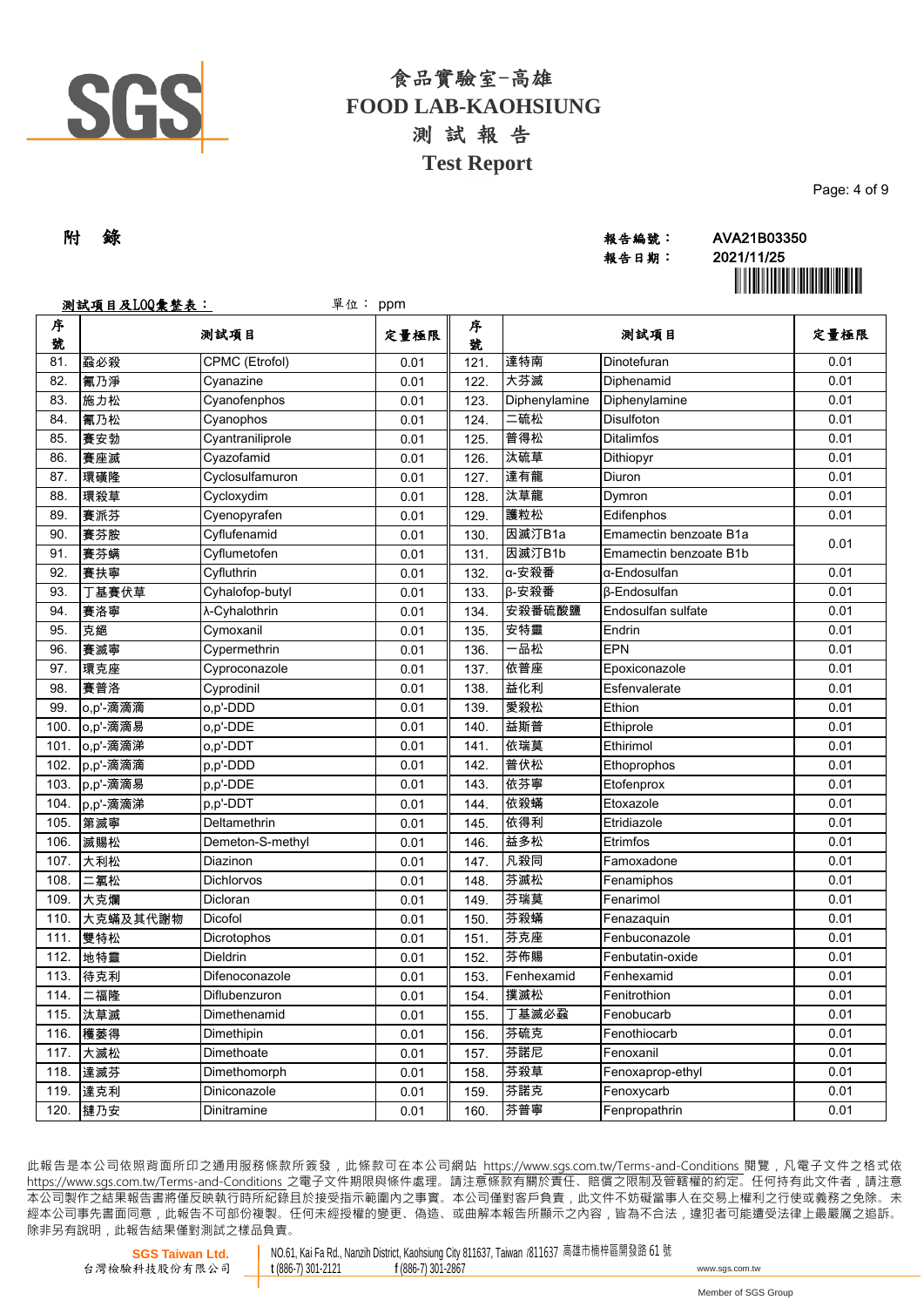

|  |  |  |  |  |  |  | Page: 5 of 9 |  |  |  |  |
|--|--|--|--|--|--|--|--------------|--|--|--|--|
|  |  |  |  |  |  |  |              |  |  |  |  |
|  |  |  |  |  |  |  |              |  |  |  |  |

# 報告日期: 2021/11/25

附 錄 報告編號: AVA21B03350 **i**n îl **in cele al III de la Septembri**a de la II

|        | 测試項目及LOQ彙整表:    | 單位: ppm            |       |        |              |                 |      |  |
|--------|-----------------|--------------------|-------|--------|--------------|-----------------|------|--|
| 序<br>號 |                 | 测試項目               | 定量極限  | 序<br>號 |              | 测試項目            |      |  |
| 161.   | 芬普福             | Fenpropimorph      | 0.01  | 201.   | 菲殺淨          | Hexazinone      | 0.01 |  |
| 162.   | Fenpyrazamine   | Fenpyrazamine      | 0.01  | 202.   | 合賽多          | Hexythiazox     | 0.01 |  |
| 163.   | 芬普蟎             | Fenpyroximate      | 0.01  | 203.   | 依滅列          | Imazalil        | 0.01 |  |
| 164.   | 繁福松             | Fensulfothion      | 0.01  | 204.   | 易胺座          | Imibenconazole  | 0.02 |  |
| 165.   | 芬殺松             | Fenthion           | 0.01  | 205.   | 益達胺          | Imidacloprid    | 0.01 |  |
| 166.   | 芬化利             | Fenvalerate        | 0.01  | 206.   | 因得克          | Indoxacarb      | 0.01 |  |
| 167.   | 富米綜             | Ferimzone          | 0.01  | 207.   | 丙基喜樂松        | Iprobenfos      | 0.01 |  |
| 168.   | 芬普尼             | Fipronil           | 0.001 | 208.   | 依普同          | Iprodione       | 0.01 |  |
| 169.   | 芬普尼代謝物          | Fipronil-sulfone   | 0.001 | 209.   | Iprovalicarb | Iprovalicarb    | 0.01 |  |
| 170.   | 伏速隆             | Flazasulfuron      | 0.01  | 210.   | 依殺松          | Isazofos        | 0.01 |  |
| 171.   | 氟尼胺             | Flonicamid         | 0.01  | 211.   | 亞芬松          | Isofenphos      | 0.01 |  |
| 172.   | 伏寄普             | Fluazifop-P-butyl  | 0.01  | 212.   | 滅必蝨          | Isoprocarb      | 0.01 |  |
| 173.   | 扶吉胺             | Fluazinam          | 0.01  | 213.   | 亞賜圃          | Isoprothiolane  | 0.01 |  |
| 174.   | 氟大滅             | Flubendiamide      | 0.01  | 214.   | 亞派占          | Isopyrazam      | 0.01 |  |
| 175.   | 護賽寧             | Flucythrinate      | 0.01  | 215.   | 亞汰尼          | Isotianil       | 0.01 |  |
| 176.   | 護汰寧             | Fludioxonil        | 0.01  | 216.   | 愛速隆          | Isouron         | 0.01 |  |
| 177.   | 氟速芬             | Fluensulfone       | 0.01  | 217.   | Isoxaflutole | Isoxaflutole    | 0.01 |  |
| 178.   | 氟芬隆             | Flufenoxuron       | 0.01  | 218.   | 加福松          | Isoxathion      | 0.01 |  |
| 179.   | 氟比來             | Fluopicolide       | 0.01  | 219.   | 克收欣          | Kresoxim-methyl | 0.01 |  |
| 180.   | 氟派瑞             | Fluopyram          | 0.01  | 220.   | 靈丹           | γ-BHC (Lindane) | 0.01 |  |
| 181.   | Flupyradifurone | Flupyradifurone    | 0.01  | 221.   | 理有龍          | Linuron         | 0.01 |  |
| 182.   | 氟氯比代謝物          | Fluroxypyr-meptyl  | 0.01  | 222.   | 祿芬隆          | Lufenuron       | 0.01 |  |
| 183.   | 護矽得             | Flusilazole        | 0.01  | 223.   | 馬拉松          | Malathion       | 0.01 |  |
| 184.   | 福多寧             | Flutolanil         | 0.01  | 224.   | 曼普胺          | Mandipropamid   | 0.01 |  |
| 185.   | 護汰芬             | Flutriafol         | 0.01  | 225.   | 滅加松          | Mecarbam        | 0.01 |  |
| 186.   | 福化利             | Fluvalinate        | 0.01  | 226.   | 滅芬草          | Mefenacet       | 0.01 |  |
| 187.   | 氟克殺             | Fluxapyroxad       | 0.01  | 227.   | 滅派林          | Mepanipyrim     | 0.01 |  |
| 188.   | 大福松             | Fonofos            | 0.01  | 228.   | 美福松          | Mephosfolan     | 0.01 |  |
| 189.   | 覆滅蟎             | Formetanate        | 0.01  | 229.   | 滅普寧          | Mepronil        | 0.01 |  |
| 190.   | 福木松             | Formothion         | 0.01  | 230.   | 美氟綜          | Metaflumizone   | 0.01 |  |
| 191.   | 福賽絕             | Fosthiazate        | 0.01  | 231.   | 滅達樂          | Metalaxyl       | 0.01 |  |
| 192.   | 熱必斯             | Fthalide           | 0.01  | 232.   | 滅草胺          | Metazachlor     | 0.01 |  |
| 193.   | 福拉比             | Furametpyr         | 0.01  | 233.   | 滅特座          | Metconazole     | 0.01 |  |
| 194.   | 合芬寧             | Halfenprox         | 0.01  | 234.   | 滅克松          | Methacrifos     | 0.01 |  |
| 195.   | 甲基合氯氟           | Haloxyfop-methyl   | 0.01  | 235.   | 達馬松          | Methamidophos   | 0.01 |  |
| 196.   | 飛佈達             | Heptachlor         | 0.01  | 236.   | 滅大松          | Methidathion    | 0.01 |  |
| 197.   | 環氧飛佈達           | Heptachlor epoxide | 0.01  | 237.   | 滅賜克          | Methiocarb      | 0.01 |  |
| 198.   | 飛達松             | Heptenophos        | 0.01  | 238.   | 納乃得          | Methomyl        | 0.01 |  |
| 199.   | 菲克利             | Hexaconazole       | 0.01  | 239.   | 美賜平          | Methoprene      | 0.01 |  |
| 200.   | 六伏隆             | Hexaflumuron       | 0.05  | 240.   | 滅芬諾          | Methoxyfenozide | 0.01 |  |

此報告是本公司依照背面所印之通用服務條款所簽發,此條款可在本公司網站 https://www.sgs.com.tw/Terms-and-Conditions 閱覽,凡電子文件之格式依 https://www.sas.com.tw/Terms-and-Conditions 之電子文件期限與條件處理。請注意條款有關於責任、賠償之限制及管轄權的約定。任何持有此文件者,請注意 本 公 司 製 作 之 結 果 報 告 書 將 僅 反 映 執 行 時 所 紀 錄 且 於 接 受 指 示 範 圍 內 之 事 實 。 本 公 司 僅 對 客 戶 負 責 , 此 文 件 不 妨 礙 當 事 人 在 交 易 上 權 利 之 行 使 或 義 務 之 免 除 。 未 經 本 公 司 事 先 書 面 同 意 , 此 報 告 不 可 部 份 複 製 。 任 何 未 經 授 權 的 變 更 、 偽 造 、 或 曲 解 本 報 告 所 顯 示 之 內 容 , 皆 為 不 合 法 , 違 犯 者 可 能 遭 受 法 律 上 最 嚴 厲 之 追 訴 。 除非另有說明, 此報告結果僅對測試之樣品負責。

**SGS Taiwan Ltd.** 台灣檢驗科技股份有限公司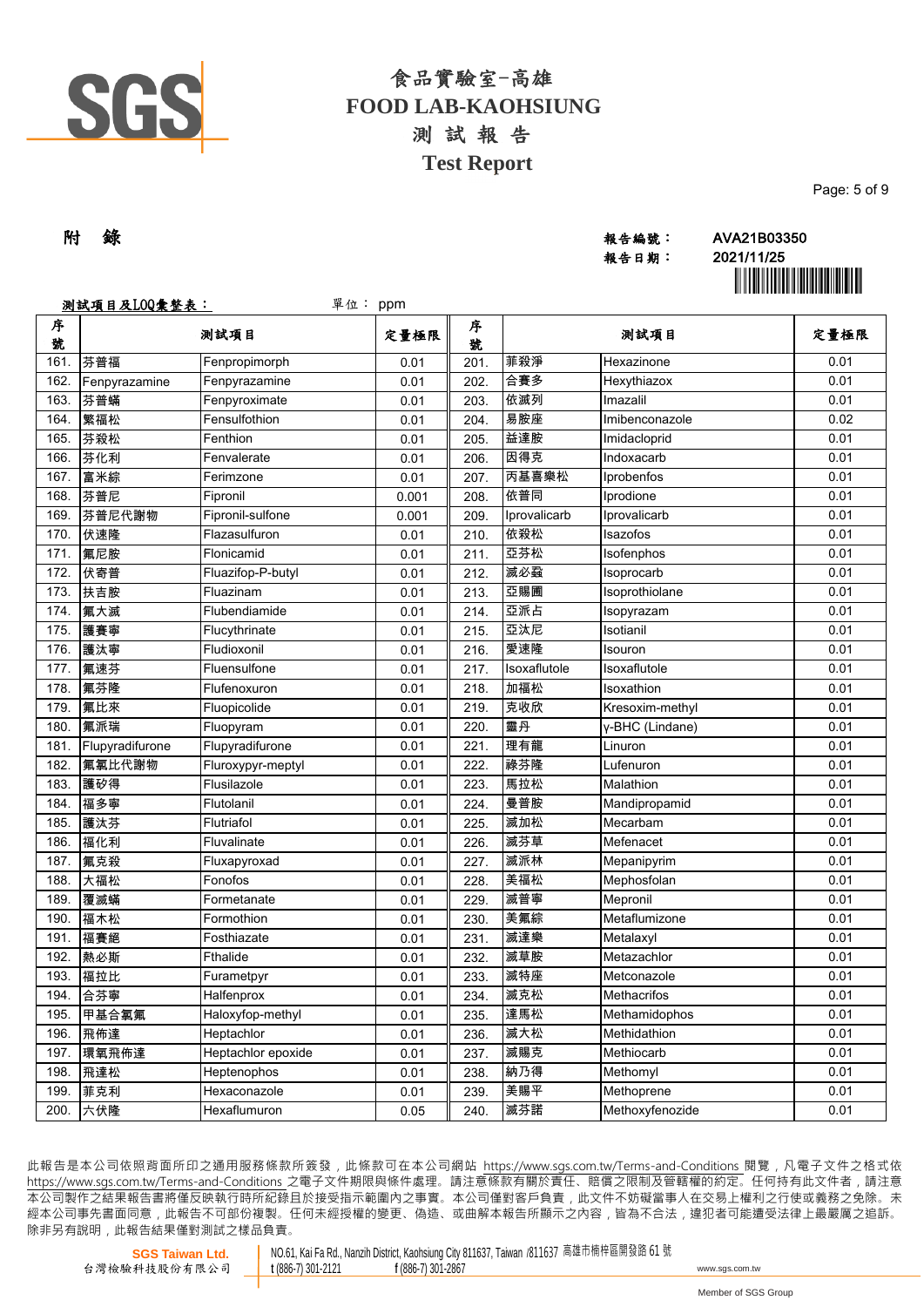

| 附 錄 | 報告編號: | AVA21B03350 |
|-----|-------|-------------|
|     | 報告日期: | 2021/11/25  |
|     |       |             |

ÌAVA21B03350tÎ

Page: 6 of 9

|        | 测試項目及LOQ彙整表: | 單位:                              | ppm  |        |                                 |                           |      |
|--------|--------------|----------------------------------|------|--------|---------------------------------|---------------------------|------|
| 序<br>號 |              | 测試項目                             | 定量極限 | 序<br>號 |                                 | 测試項目                      | 定量極限 |
| 241.   | 五氯苯基甲基硫化物    | Methyl pentachlorophenyl sulfide | 0.01 | 281.   | 福賜米松                            | Phosphamidon              | 0.01 |
| 242.   | 撲多草          | Metobromuron                     | 0.01 | 282.   | 巴賽松                             | Phoxim                    | 0.01 |
| 243.   | 莫多草          | Metolachlor                      | 0.01 | 283.   | 協力精                             | Piperonyl butoxide        | 0.01 |
| 244.   | 治滅蝨          | Metolcarb                        | 0.01 | 284.   | 比加普                             | Pirimicarb                | 0.01 |
| 245.   | 滅芬農          | Metrafenone                      | 0.01 | 285.   | 必滅松                             | Pirimiphos-ethyl          | 0.01 |
| 246.   | 滅必淨          | Metribuzin                       | 0.01 | 286.   | 亞特松                             | Pirimiphos-methyl         | 0.01 |
| 247.   | 美文松          | Mevinphos                        | 0.01 | 287.   | 普拉草                             | Pretilachlor              | 0.01 |
| 248.   | 滅蟻樂          | Mirex                            | 0.01 | 288.   | 撲殺熱                             | Probenazole               | 0.01 |
| 249.   | 稻得壯          | Molinate                         | 0.01 | 289.   | 撲克拉                             | Prochloraz                | 0.01 |
| 250.   | 亞素靈          | Monocrotophos                    | 0.01 | 290.   | 撲滅寧                             | Procymidone               | 0.01 |
| 251.   | 邁克尼          | Myclobutanil                     | 0.01 | 291.   | 佈飛松                             | Profenophos               | 0.01 |
| 252.   | 滅落脫          | Napropamide                      | 0.01 | 292.   | 普滅克                             | Promecarb                 | 0.01 |
| 253.   | Nitenpyram   | Nitenpyram                       | 0.01 | 293.   | 佈滅淨                             | Prometryn                 | 0.01 |
| 254.   | Norflurazon  | Norflurazon                      | 0.01 | 294.   | 普拔克                             | Propamocarb hydrochloride | 0.01 |
| 255.   | 諾伐隆          | Novaluron                        | 0.01 | 295.   | 除草靈                             | Propanil                  | 0.01 |
| 256.   | 尼瑞莫          | Nuarimol                         | 0.01 | 296.   | 加護松                             | Propaphos                 | 0.01 |
| 257.   | 歐滅松          | Omethoate                        | 0.01 | 297.   | 毆蟎多                             | Propargite                | 0.01 |
| 258.   | 樂滅草          | Oxadiazon                        | 0.01 | 298.   | 普克利                             | Propiconazole             | 0.01 |
| 259.   | 毆殺斯          | Oxadixyl                         | 0.01 | 299.   | 安丹                              | Propoxur                  | 0.01 |
| 260.   | 毆殺滅          | Oxamyl                           | 0.01 | 300.   | 普快淨                             | Proquinazid               | 0.01 |
| 261.   | 嘉保信          | Oxycarboxin                      | 0.01 | 301.   | 普硫松                             | Prothiofos                | 0.01 |
| 262.   | 滅多松          | Oxydemeton-Methyl                | 0.01 | 302.   | 派滅淨                             | Pymetrozine               | 0.01 |
| 263.   | 復祿芬          | Oxyfluorfen                      | 0.01 | 303.   | 賜加落                             | Pyracarbolid              | 0.01 |
| 264.   | 巴克素          | Paclobutrazol                    | 0.01 | 304.   | 白克松                             | Pyraclofos                | 0.01 |
| 265.   | 巴拉松          | Parathion                        | 0.01 | 305.   | 百克敏                             | Pyraclostrobin            | 0.01 |
| 266.   | 甲基巴拉松        | Parathion-methyl                 | 0.01 | 306.   | 派芬草                             | Pyraflufen-ethyl          | 0.01 |
| 267.   | 平克座          | Penconazole                      | 0.01 | 307.   | 白粉松                             | Pyrazophos                | 0.01 |
| 268.   | 賓克隆          | Pencycuron                       | 0.01 | 308.   | 百速隆                             | Pyrazosulfuron-ethyl      | 0.01 |
| 269.   | 施得圃          | Pendimethalin                    | 0.01 | 309.   | 除蟲菊精(Cinerin I)                 | Cinerin I                 |      |
| 270.   | 平氟芬          | Penflufen                        | 0.01 | 310.   | 除蟲菊精(Cinerin II)                | Cinerin II                |      |
| 271.   | 平速爛          | Penoxsulam                       | 0.01 | 311.   | 除蟲菊精(Jasmolin I)                | Jasmolin I                | 0.01 |
| 272.   | 五氯苯胺         | Pentachloroaniline               | 0.01 | 312.   | 除蟲菊精(Jasmolin II)               | Jasmolin II               |      |
| 273.   | Penthiopyrad | Penthiopyrad                     | 0.01 | 313.   | 除蟲菊精(Pyrethrin I) Pyrethrin I   |                           |      |
|        | 274. 百滅寧     | Permethrin                       | 0.01 | 314.   | 除蟲菊精(Pyrethrin II) Pyrethrin II |                           |      |
| 275.   | 脫禾草          | Phenothiol                       | 0.01 | 315.   | Pyribencarb                     | Pyribencarb               | 0.01 |
| 276.   | 酚丁滅蝨成分之一     | Phenothrin                       | 0.01 | 316.   | 畢達本                             | Pyridaben                 | 0.01 |
| 277.   | 賽達松          | Phenthoate                       | 0.01 | 317.   | 必芬松                             | Pyridaphenthion           | 0.01 |
| 278.   | 福瑞松          | Phorate                          | 0.01 | 318.   | 必汰草                             | Pyridate                  | 0.01 |
| 279.   | 裕必松          | Phosalone                        | 0.01 | 319.   | 比芬諾                             | Pyrifenox                 | 0.01 |
| 280.   | 益滅松          | Phosmet                          | 0.01 | 320.   | Pyrifluquinazon                 | Pyrifluquinazon           | 0.01 |

此報告是本公司依照背面所印之通用服務條款所簽發,此條款可在本公司網站 https://www.sgs.com.tw/Terms-and-Conditions 閱覽,凡電子文件之格式依 https://www.sqs.com.tw/Terms-and-Conditions 之電子文件期限與條件處理。請注意條款有關於責任、賠償之限制及管轄權的約定。任何持有此文件者,請注意 本 公 司 製 作 之 結 果 報 告 書 將 僅 反 映 執 行 時 所 紀 錄 且 於 接 受 指 示 範 圍 內 之 事 實 。 本 公 司 僅 對 客 戶 負 責 , 此 文 件 不 妨 礙 當 事 人 在 交 易 上 權 利 之 行 使 或 義 務 之 免 除 。 未 經 本 公 司 事 先 書 面 同 意 , 此 報 告 不 可 部 份 複 製 。 任 何 未 經 授 權 的 變 更 、 偽 造 、 或 曲 解 本 報 告 所 顯 示 之 內 容 , 皆 為 不 合 法 , 違 犯 者 可 能 遭 受 法 律 上 最 嚴 厲 之 追 訴 。 除非另有說明, 此報告結果僅對測試之樣品負責。

**SGS Taiwan Ltd.** 台灣檢驗科技股份有限公司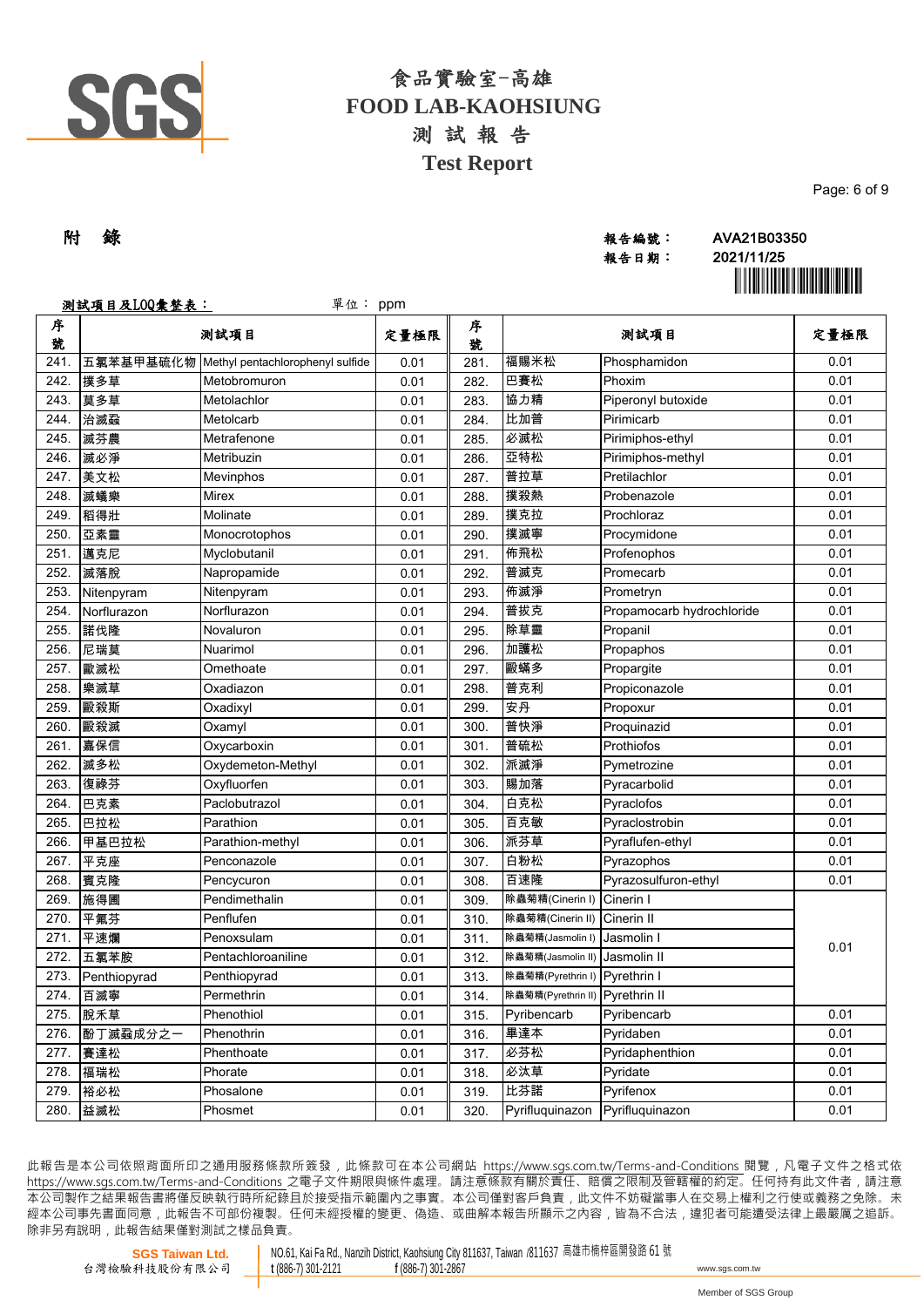

| Page: 7 of 9 |  |  |
|--------------|--|--|
|              |  |  |

### 附 錄 報告編號: AVA21B03350 報告日期: 2021/11/25

ÌAVA21B03350tÎ

|        | 测試項目及LOQ彙整表: | 單位:                    | ppm  |        |           |                  |      |
|--------|--------------|------------------------|------|--------|-----------|------------------|------|
| 序<br>號 |              | 测試項目                   | 定量極限 | 序<br>號 |           | 测試項目             | 定量極限 |
| 321.   | 派美尼          | Pyrimethanil           | 0.02 | 352.   | 治滅寧       | Tetramethrin     | 0.01 |
| 322.   | 畢汰芬          | Pyrimidifen            | 0.01 | 353.   | 欣克草       | Thenylchlor      | 0.01 |
| 323.   | 百利普芬         | Pyriproxyfen           | 0.01 | 354.   | 腐絕        | Thiabendazole    | 0.01 |
| 324.   | 百快隆          | Pyroquilon             | 0.01 | 355.   | 賽果培       | Thiacloprid      | 0.01 |
| 325.   | 拜裕松          | Quinalphos             | 0.01 | 356.   | 賽速安       | Thiamethoxam     | 0.01 |
| 326.   | 快諾芬          | Quinoxyfen             | 0.01 | 357.   | 賽氟滅       | Thifluzamide     | 0.01 |
| 327.   | 五氯硝苯         | Quintozene(PCNB)       | 0.01 | 358.   | 殺丹        | Thiobencarb      | 0.01 |
| 328.   | 快伏草          | Quizalofop-ethyl       | 0.01 | 359.   | 硫敵克       | Thiodicarb       | 0.01 |
| 329.   | 魚藤精          | Rotenone               | 0.01 | 360.   | 硫伐隆       | Thiofanox        | 0.01 |
| 330.   | 殺芬草          | Saflufenacil           | 0.01 | 361.   | 硫滅松       | Thiometon        | 0.01 |
| 331.   | 殺力松          | Salithion              | 0.01 | 362.   | 脫克松       | Tolclofos-methyl | 0.01 |
| 332.   | Sedaxane     | Sedaxane               | 0.01 | 363.   | 脫芬瑞       | Tolfenpyrad      | 0.01 |
| 333.   | 西殺草          | Sethoxydim             | 0.01 | 364.   | 甲基益發靈     | Tolyfluanid      | 0.01 |
| 334.   | 矽護芬          | Silafluofen            | 0.01 | 365.   | trans-可氯丹 | trans-Chlordane  | 0.01 |
| 335.   | 草滅淨          | Simazine               | 0.01 | 366.   | 三泰芬       | Triadimefon      | 0.01 |
| 336.   | 賜諾特 J        | Spinetoram J           | 0.01 | 367.   | 三泰隆       | Triadimenol      | 0.01 |
| 337.   | 賜諾特L         | Spinetoram L           |      | 368.   | 三落松       | Triazophos       | 0.01 |
| 338.   | 賜諾殺 A        | Spinosad A(spinosyn A) | 0.01 | 369.   | 三氯松       | Trichlorfon      | 0.01 |
| 339.   | 賜諾殺D         | Spinosad D(spinosyn D) |      | 370.   | 三賽唑       | Tricyclazole     | 0.01 |
| 340.   | 賜派芬          | Spirodiclofen          | 0.01 | 371.   | 三地芬       | Tridiphane       | 0.01 |
| 341.   | 賜滅芬          | Spiromesifen           | 0.01 | 372.   | 三氟敏       | Trifloxystrobin  | 0.01 |
| 342.   | 賜派滅          | Spirotetramat          | 0.01 | 373.   | 賽福座       | Triflumizole     | 0.01 |
| 343.   | 速殺氟          | Sulfoxaflor            | 0.01 | 374.   | 三福林       | Trifluralin      | 0.01 |
| 344.   | 得克利          | Tebuconazole           | 0.01 | 375.   | 賽福寧       | <b>Triforine</b> | 0.01 |
| 345.   | 得芬諾          | Tebufenozide           | 0.01 | 376.   | 繁米松       | Vamidothion      | 0.01 |
| 346.   | 得芬瑞          | Tebufenpyrad           | 0.01 | 377.   | 免克寧       | Vinclozolin      | 0.01 |
| 347.   | 得福隆          | Teflubenzuron          | 0.01 | 378.   | 滅克蝨       | XMC (Macbal)     | 0.01 |
| 348.   | 得殺草          | Tepraloxydim           | 0.01 | 379.   | 滅爾蝨       | MPMC (Xylylcarb) | 0.01 |
| 349.   | 托福松          | Terbufos               | 0.01 | 380.   | 座賽胺       | Zoxamide         | 0.01 |
| 350.   | 四克利          | Tetraconazole          | 0.01 |        |           |                  |      |
| 351.   | 得脫蟎          | Tetradifon             | 0.01 |        |           |                  |      |

此報告是本公司依照背面所印之通用服務條款所簽發,此條款可在本公司網站 https://www.sgs.com.tw/Terms-and-Conditions 閱覽,凡電子文件之格式依 https://www.sas.com.tw/Terms-and-Conditions 之電子文件期限與條件處理。請注意條款有關於責任、賠償之限制及管轄權的約定。任何持有此文件者,請注意 本 公 司 製 作 之 結 果 報 告 書 將 僅 反 映 執 行 時 所 紀 錄 且 於 接 受 指 示 範 圍 內 之 事 實 。 本 公 司 僅 對 客 戶 負 責 , 此 文 件 不 妨 礙 當 事 人 在 交 易 上 權 利 之 行 使 或 義 務 之 免 除 。 未 經 本 公 司 事 先 書 面 同 意 , 此 報 告 不 可 部 份 複 製 。 任 何 未 經 授 權 的 變 更 、 偽 造 、 或 曲 解 本 報 告 所 顯 示 之 內 容 , 皆 為 不 合 法 , 違 犯 者 可 能 遭 受 法 律 上 最 嚴 厲 之 追 訴 。 除非另有說明, 此報告結果僅對測試之樣品負責。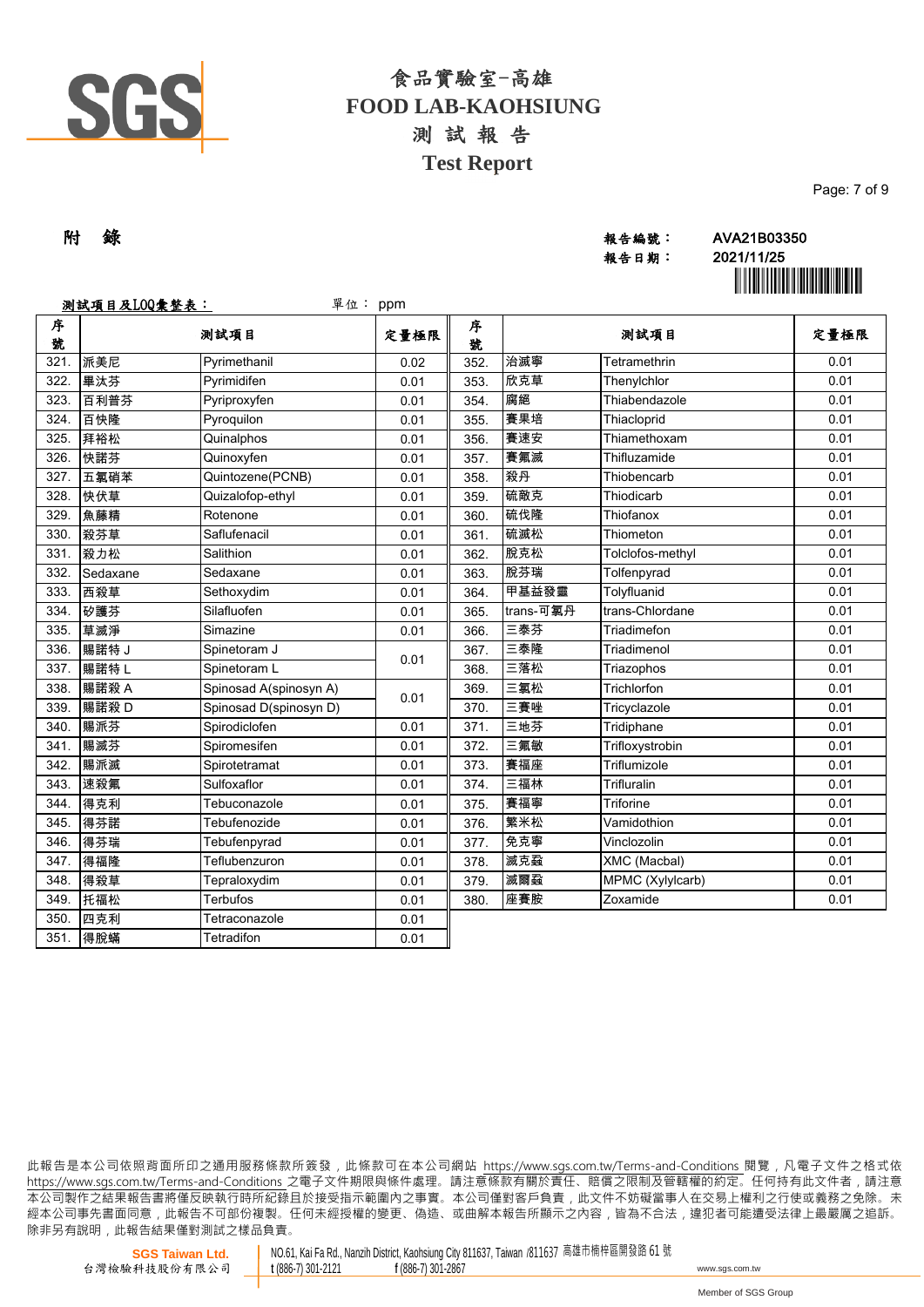

Page: 8 of 9

迷客夏國際股份有限公司 ねんじょう インストラン おおや きょうきょう きょうきょう おくしょう きょうきょう おくしょう おくしょう おくしょう さんじょう おくしょう こくしょう おくしょう 逃客 まんこう おくしょう 台南市北區西門路四段271號7樓之2

報告日期: 2021/11/25 **`** 

樣品照片



此報告是本公司依照背面所印之通用服務條款所簽發,此條款可在本公司網站 https://www.sgs.com.tw/Terms-and-Conditions 閱覽,凡電子文件之格式依 https://www.sas.com.tw/Terms-and-Conditions 之電子文件期限與條件處理。請注意條款有關於責任、賠償之限制及管轄權的約定。任何持有此文件者,請注意 本 公 司 製 作 之 結 果 報 告 書 將 僅 反 映 執 行 時 所 紀 錄 且 於 接 受 指 示 範 圍 內 之 事 實 。 本 公 司 僅 對 客 戶 負 責 , 此 文 件 不 妨 礙 當 事 人 在 交 易 上 權 利 之 行 使 或 義 務 之 免 除 。 未 經 本 公 司 事 先 書 面 同 意 , 此 報 告 不 可 部 份 複 製 。 任 何 未 經 授 權 的 變 更 、 偽 造 、 或 曲 解 本 報 告 所 顯 示 之 內 容 , 皆 為 不 合 法 , 違 犯 者 可 能 遭 受 法 律 上 最 嚴 厲 之 追 訴 。 除非另有說明, 此報告結果僅對測試之樣品負責。

**SGS Taiwan Ltd.** 台灣檢驗科技股份有限公司

NO.61, Kai Fa Rd., Nanzih District, Kaohsiung City 811637, Taiwan /811637 高雄市楠梓區開發路 61 號<br>t (886-7) 301-2121 f (886-7) 301-2867 **<sup>t</sup>** (886-7) 301-2121 **<sup>f</sup>** (886-7) 301-2867 www.sgs.com.tw

Member of SGS Group